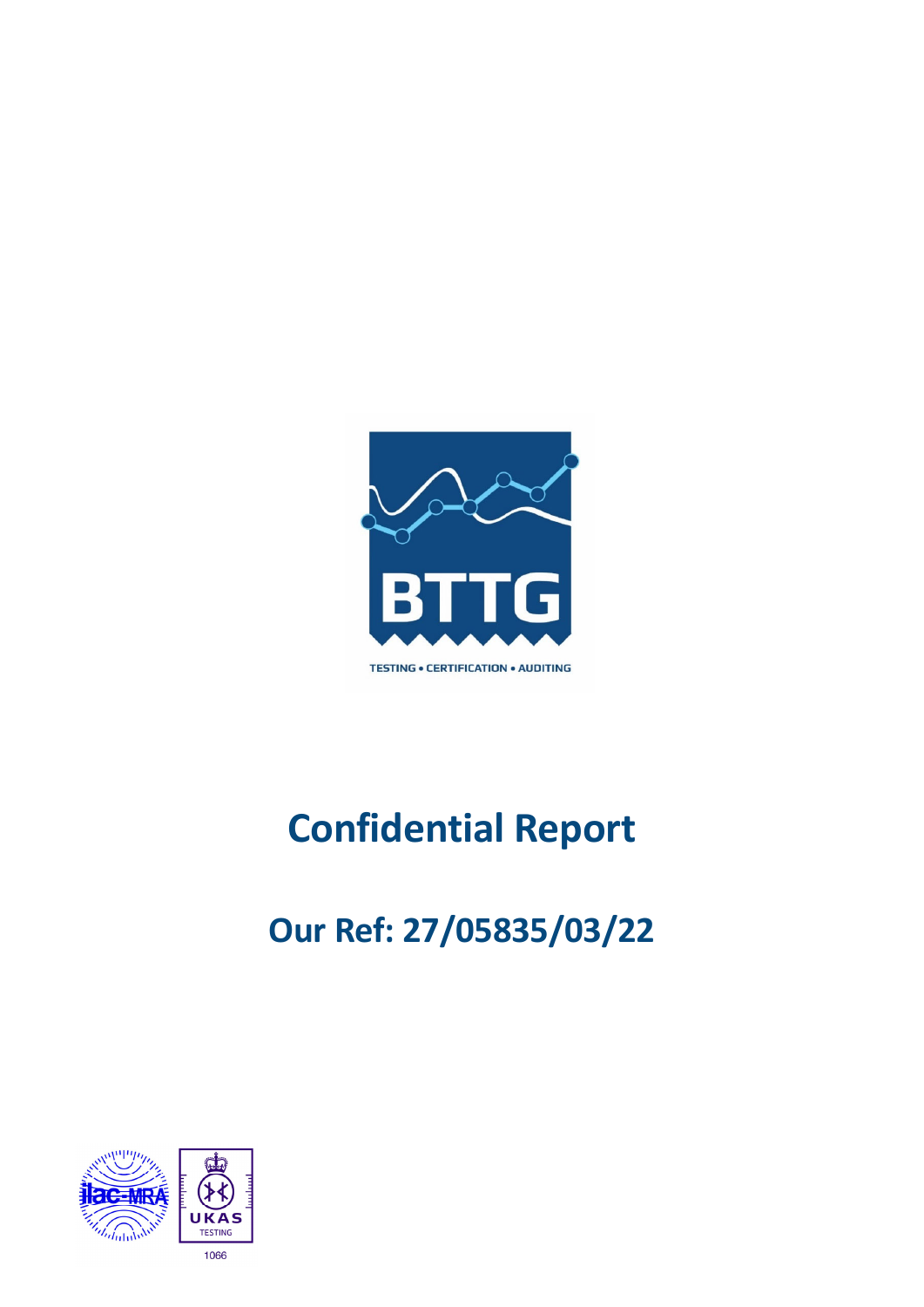

subcontracted test, UKAS accredited

\*\* subcontracted test, EN ISO/IEC 17025 accredited

not UKAS accredited

Note: This report relates only to the samples submitted and as described in the report.

Shirley® Technologies Limited. Registered Office: Wira House, West Park Ring Road, Leeds, LS16 6QL. A company registered in England & Wales with company number 04669651. VAT Number GB 816764800. BTTG™ and Shirley® are trade names of Shirley Technologies Ltd. The supply of all goods and services is subject to our standard terms of business, copies of which are available on request. Our laboratories are accredited to EN ISO/IEC 17025.

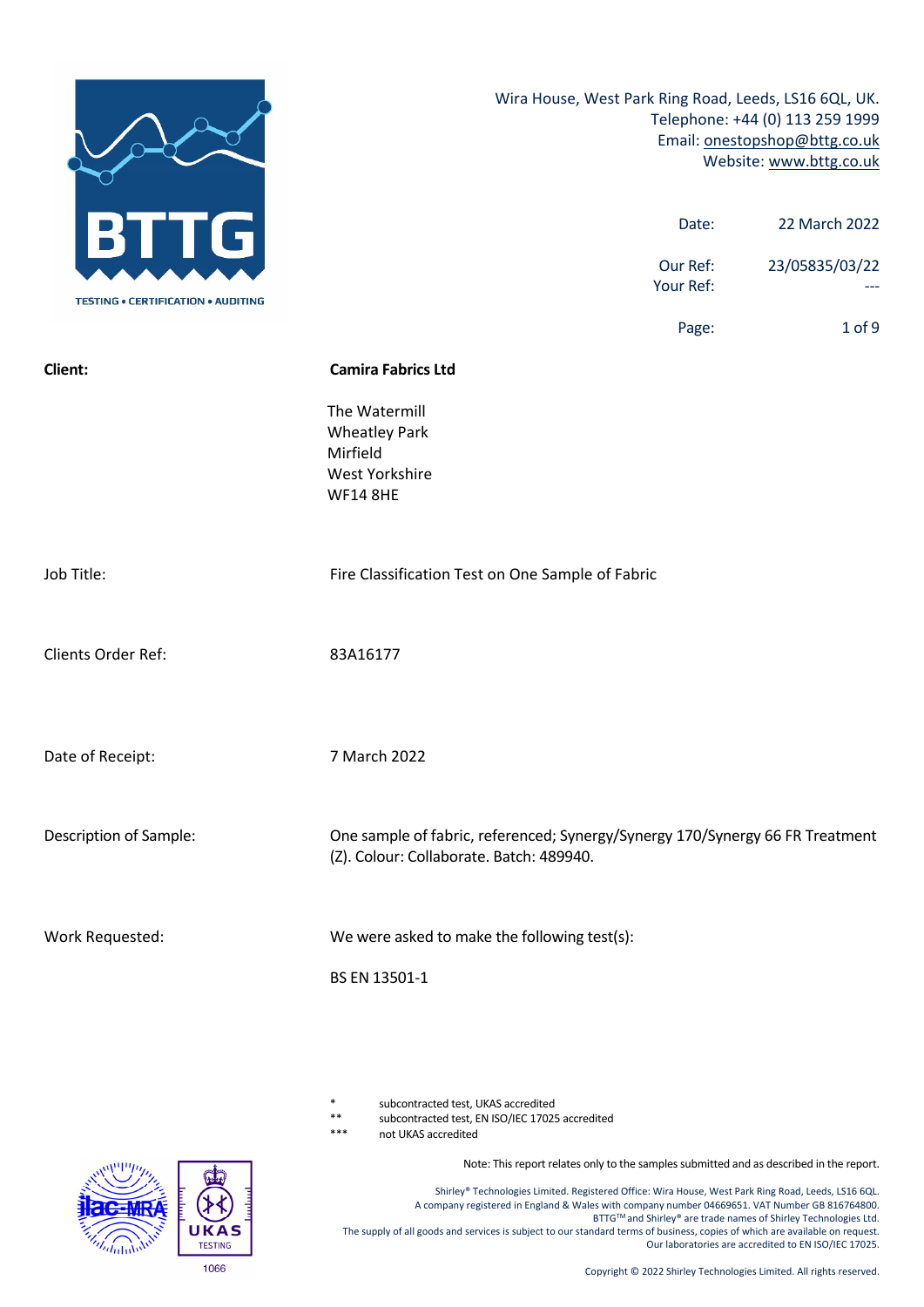

| 22 March 2022  | Date:                 |
|----------------|-----------------------|
| 23/05835/03/22 | Our Ref:<br>Your Ref: |
| 2 of 9         | Page:                 |

**Client: Camira Fabrics Ltd**

# **FIRE TESTS ACCORDING TO BS EN ISO 11925‐2:2020 Reaction to fire tests – Ignitability of building products subjected to direct impingement of flame – Part 2 Single‐flame source test.**

**Date of Test: 21/03/2022**

# **Conditioning**

Test specimens and filter paper conditioned as described in BS EN 13238:2010.

# **Procedure**

The sample was tested in accordance with BS EN ISO 11925‐2. The sponsor sampled the material and the specimens were cut to the dimensions stated.

Three length and three width specimens were prepared in accordance with the above standard. Specified filter paper was placed beneath the specimen holder and replaced between tests.

The specimens were mounted vertically in the specimen holder so that one end and both sides were enclosed with the exposed end 30mm from the end of the frame. The burner was inclined at an angle of 45º.

The flame height was set at 20 mm with the flame impinging on the specimen for 30 seconds on the centre line, 40 mm above the bottom edge .

A marker was placed 150 mm above the upper end of the burner and the time recorded when the flame tip reached the marker, if applicable. The following parameters were also recorded:‐

- 1. If ignition occurs
- 2. Presence of flaming debris, if applicable
- 3. Ignition of the filter paper, if applicable

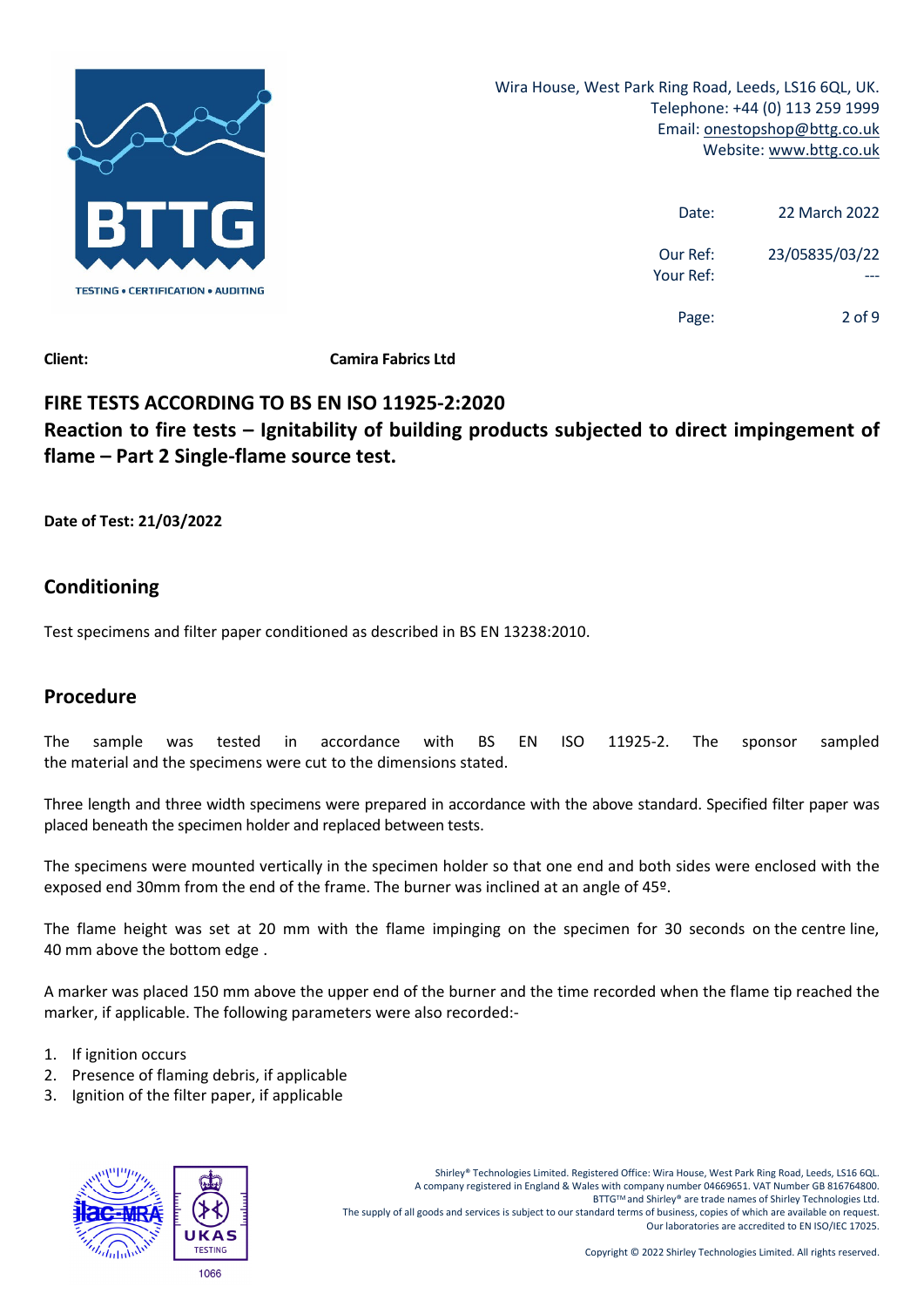

| 22 March 2022  | Date:                 |
|----------------|-----------------------|
| 23/05835/03/22 | Our Ref:<br>Your Ref: |
| 3 of 9         | Page:                 |

**Client: Camira Fabrics Ltd**

# **Duration of test**

For a flame application time of 30 seconds, the total test duration is 60 seconds after application of the flame.

# **Classification Criteria**

The samples were classified according to BS EN 13501‐1:2018 Fire classification of Construction Products and Building Elements: Part 1: Classification using Test Data from Reaction to Fire Tests.

For construction products excluding floorings to meet the performance criteria taken from Table 1:

| Classification | Classification Criteria (mean values) |
|----------------|---------------------------------------|
|                |                                       |
|                | $Fs \leq 150$ mm within 60 seconds    |
|                | None (No performance determined)      |

| Classification | Classification criteria for flaming droplets |
|----------------|----------------------------------------------|
|                |                                              |
|                |                                              |
|                |                                              |
| <b>None</b>    | Pass = no ignition of paper                  |
|                |                                              |
| $d-2$          | Fail = Ignition of paper                     |
|                |                                              |

Shirley® Technologies Limited. Registered Office: Wira House, West Park Ring Road, Leeds, LS16 6QL. A company registered in England & Wales with company number 04669651. VAT Number GB 816764800. BTTG™ and Shirley® are trade names of Shirley Technologies Ltd. The supply of all goods and services is subject to our standard terms of business, copies of which are available on request. Our laboratories are accredited to EN ISO/IEC 17025.

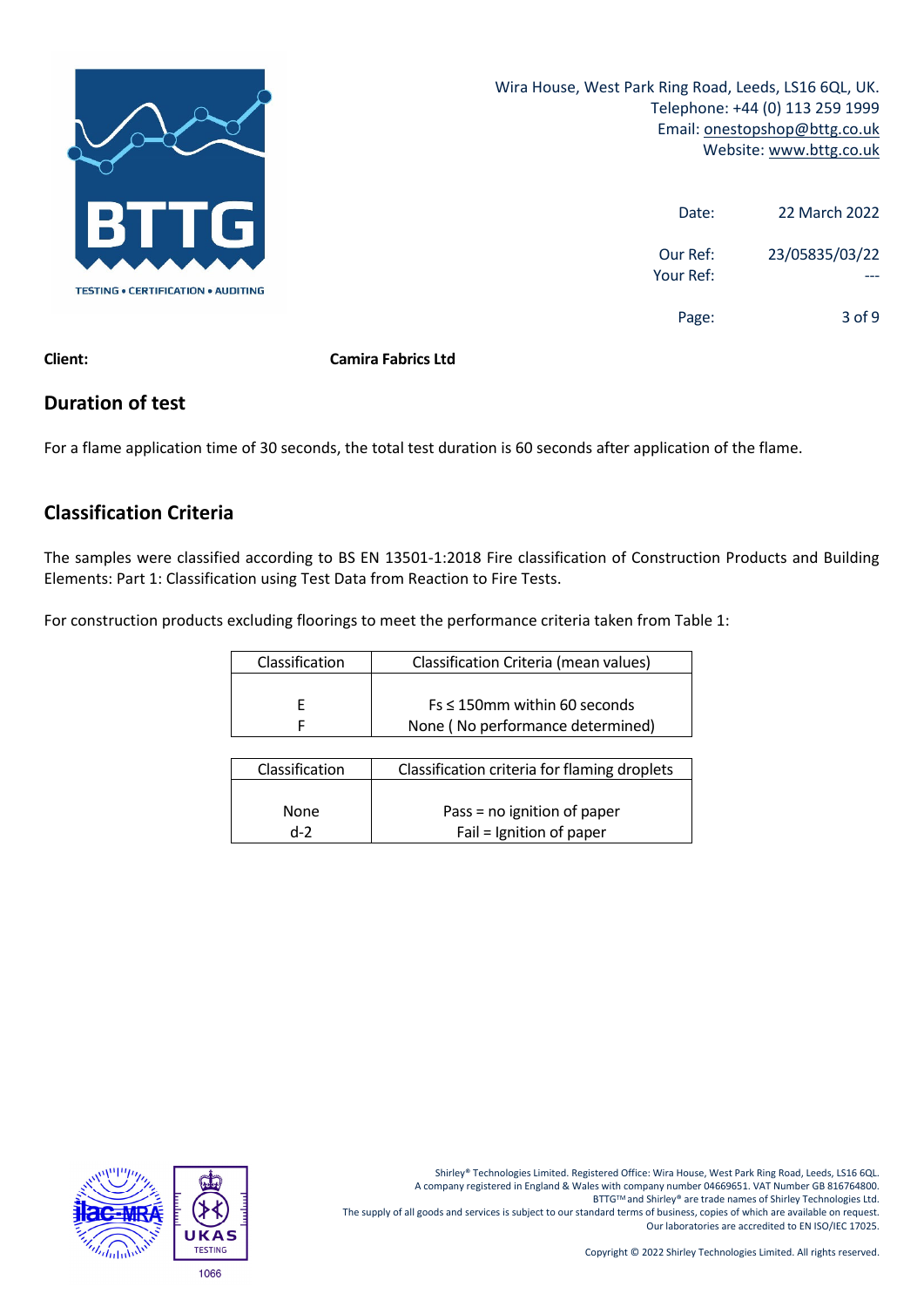

| 22 March 2022  | Date:                 |
|----------------|-----------------------|
| 23/05835/03/22 | Our Ref:<br>Your Ref: |
| 4 of 9         | Page:                 |

#### **Client: Camira Fabrics Ltd**

### **Results**

The test results relate to the behaviour of the test specimens of a material under the particular conditions of the test; they are not intended to be the sole criterion for assessing the potential fire hazard of the material in use.

|                      |                |                         | Tip of flame reaches 150mm |                | Flaming droplets |                                            |
|----------------------|----------------|-------------------------|----------------------------|----------------|------------------|--------------------------------------------|
| Specimen             |                | Ignition<br>(Yes or No) | Yes or No                  | Time taken (s) | Yes or No        | Ignition of<br>Filter paper<br>(Yes or No) |
|                      | $\mathbf{1}$   | No                      | No                         | N/A            | No               | No.                                        |
| Machine<br>Direction | $\overline{2}$ | No                      | No                         | N/A            | No               | No.                                        |
|                      | 3              | No.                     | No                         | N/A            | No               | No                                         |
|                      |                |                         |                            |                |                  |                                            |
| Across               | 1              | No.                     | No                         | N/A            | No               | No                                         |
| Machine              | $\overline{2}$ | No.                     | <b>No</b>                  | N/A            | No               | No.                                        |
| Direction            | 3              | No.                     | No                         | N/A            | No               | No                                         |

### **Note**

Sample was tested as an essentially flat product, the specimens were tested adhered onto a 12mm calcium silicate board as defined in BS EN 13238:2010, using PVA adhesive. A surface exposure was carried out only.



Shirley® Technologies Limited. Registered Office: Wira House, West Park Ring Road, Leeds, LS16 6QL. A company registered in England & Wales with company number 04669651. VAT Number GB 816764800. BTTG™ and Shirley® are trade names of Shirley Technologies Ltd. The supply of all goods and services is subject to our standard terms of business, copies of which are available on request. Our laboratories are accredited to EN ISO/IEC 17025.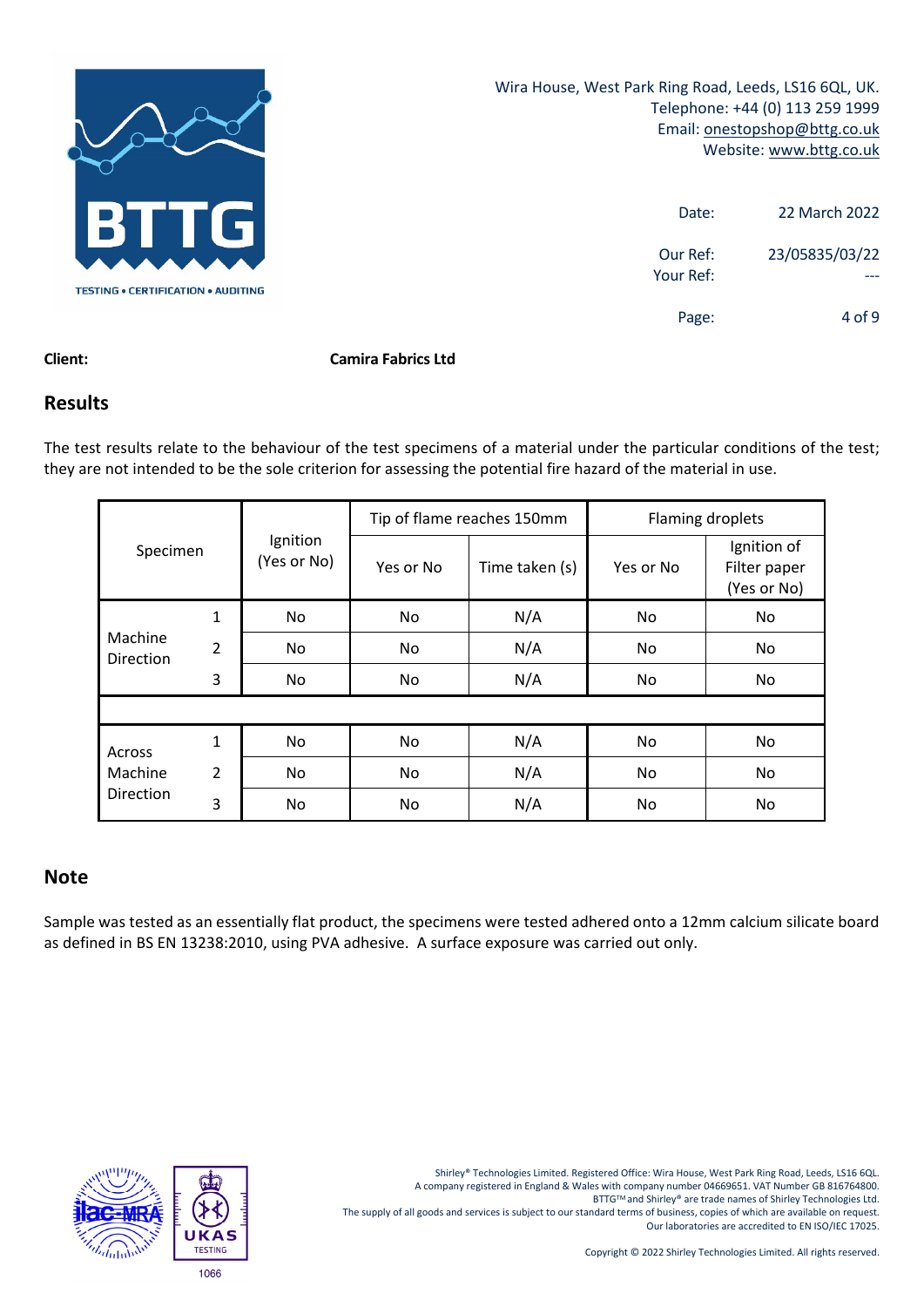

| 22 March 2022  | Date:                 |
|----------------|-----------------------|
| 23/05835/03/22 | Our Ref:<br>Your Ref: |
| 5 of 9         | Page:                 |

**Client: Camira Fabrics Ltd**

# **FIRE TESTS ACCORDING TO BS EN 13823:2020 Reaction to fire tests for Building Products ‐ Building Products excluding floorings exposed to the thermal attack by a single burning item. Classified According to BS EN 13501‐1:2018**

**Date of Test: 21/03/2022**

# **Conditioning**

The specimens were conditioned in accordance with BS EN 13238:2010.

# **Principle**

Test specimens, consisting of two vertical wings forming a right-angled corner, is exposed to the flames of a burner placed at the bottom of that corner. The flames are obtained by the combustion of propane gas, injected through a sandbox to give a heat output of 30.7±2.0kW.

The performance of the test specimen is evaluated over a period of 20 minutes. The performance requirements are: heat production, smoke production, lateral flame spread and falling flaming droplets and particles.

The heat production is measured by use of oxygen calorimeter that uses the principle that the amount of oxygen consumed in a fire is proportional to the amount of heat produced. The smoke production is measured by use of a light attenuation instrument installed in the exhaust duct alongside the sampling equipment used to measure the heat release. Visual observations are made of the horizontal flame spread and falling of flaming droplets and particles.

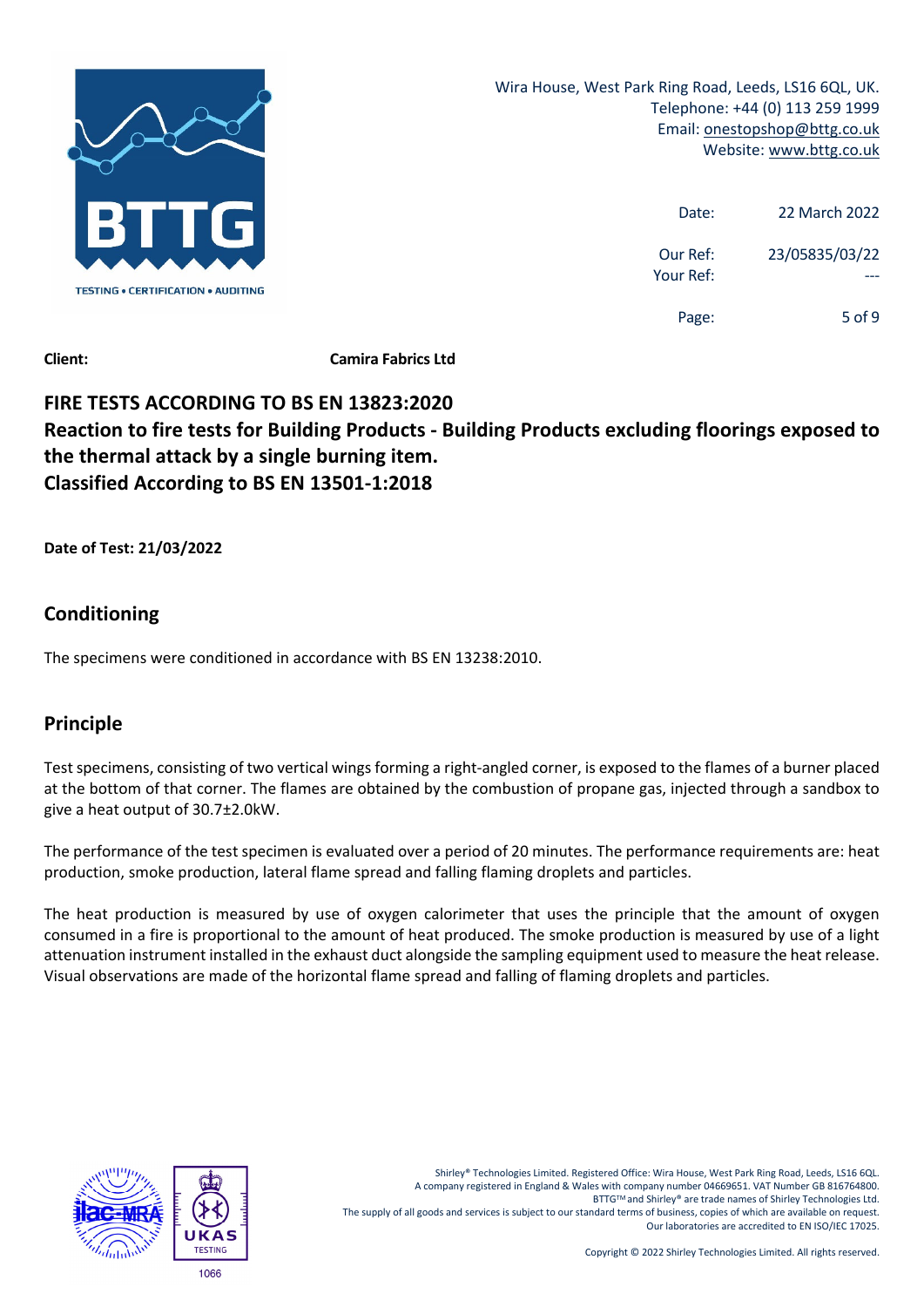

| 22 March 2022  | Date:                 |
|----------------|-----------------------|
| 23/05835/03/22 | Our Ref:<br>Your Ref: |
| 6 of 9         | Page:                 |

#### **Client: Camira Fabrics Ltd**

### **Procedure**

The test was carried out in accordance with BS EN 13823:2020.

Each specimen was tested adhered onto a 12mm calcium silicate board as defined in BS EN 13238:2010 , using PVA adhesive.

Each specimen was placed in the trolley as per the instructions given and placed underneath the hood in the testing chamber. The volume flow of the exhaust was set to 0.60±0.05  $m^3/s$  and maintained at this throughout the test period.

The temperatures in the exhaust hood and the ambient temperature should be within 4°C with the ambient temperature being within 20±10°C. The other pre-test conditions of ambient pressure and ambient relative humidity were also recorded.

The recording of baseline data is started at 0 s. At 120 s the auxiliary burner is ignited and the propane mass flow adjusted to the specified flow before 150 s, this flow to be kept constant throughout the test.

With the pre-test conditions met, the propane supply is switched from the auxiliary burner to the main burner at 300 s.

The burning behaviour of the specimen was recorded both automatically and visually over a period of 1,260 s from when the main burner was ignited.

At 1560 s the gas supply was terminated along with the automatic recording of the data. The conditions at the end of the test were recorded at least one minute after any remaining combustion has been totally extinguished.

The individual pre‐test and baseline conditions, apparatus specifications, test validity criteria, burner details was found to be within specified parameters. The graphs of HRR, HRR(30), THR, FIGRA, SPR, SPR(60), TSP and SMOGRA are found below with the results and classification.

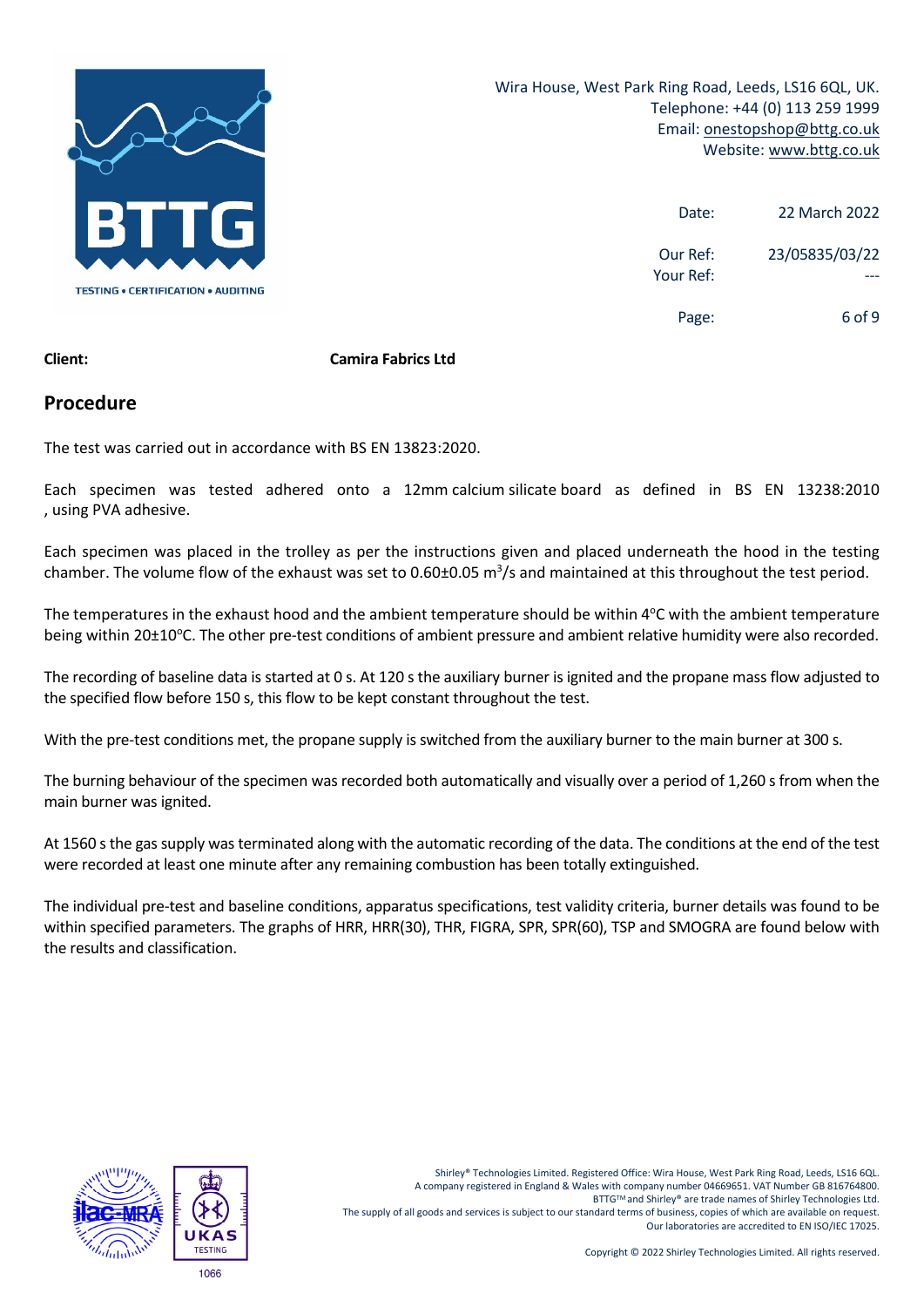

| 22 March 2022  | Date:                 |
|----------------|-----------------------|
| 23/05835/03/22 | Our Ref:<br>Your Ref: |
| 7 of 9         | Page:                 |

#### **Client: Camira Fabrics Ltd**

## **Classification Criteria**

The samples were classified according to BS EN 13501:2018 Fire classification of Construction Products and Building Elements: Part 1: Classification using Test Data from Reaction to Fire Tests.

For construction products excluding floorings the classes are:

| Classification | Classification Criteria (mean values) |                                                       |                  |                |  |
|----------------|---------------------------------------|-------------------------------------------------------|------------------|----------------|--|
|                | FIGRA <sub>0.2MJ</sub> (W/s)          | FIGRA <sub>0.4MJ</sub> (W/s)<br>$THR600s$ (MJ)<br>LFS |                  |                |  |
| А2             | $\leq 120$                            | N/A                                                   | Edge of specimen | $\leq 7.5$     |  |
| B              | $\leq 120$                            | N/A                                                   | Edge of specimen | $\leq 7.5$     |  |
|                | N/A                                   | $\leq$ 250                                            | Edge of specimen | $\leq 15$      |  |
| D              | N/A                                   | ≤750                                                  | No requirement   | No requirement |  |

To meet classification A2 the sample also has to meet the requirements of either BS EN ISO 1182 or BS EN ISO 1716.

To meet classification B, C and D the sample also has to meet the requirements of BS EN ISO 11925‐2.

Additional Classifications ‐ Smoke and Flaming droplets/particles

| Classification | Classification Criteria (mean values) |                                                      |  |
|----------------|---------------------------------------|------------------------------------------------------|--|
|                | SMOGRA $(m^2/s^2)$                    | $TSP600s$ (m <sup>2</sup> )                          |  |
| s1             | $\leq 30$                             | $\leq 50$                                            |  |
| s2             | ≤180                                  | $\leq$ 200                                           |  |
| s3             | Not s1 or s2                          | Not s1 or s2                                         |  |
|                |                                       |                                                      |  |
| d0             |                                       | No flaming droplets/particles within 600 seconds     |  |
| d1             |                                       | No flaming droplets/particles persisting longer than |  |
|                | 10 seconds within 600 seconds         |                                                      |  |
| d2             | Not d0 or d1                          |                                                      |  |

A company registered in England & Wales with company number 04669651. VAT Number GB 816764800.

BTTG™ and Shirley® are trade names of Shirley Technologies Ltd.

The supply of all goods and services is subject to our standard terms of business, copies of which are available on request. Our laboratories are accredited to EN ISO/IEC 17025.

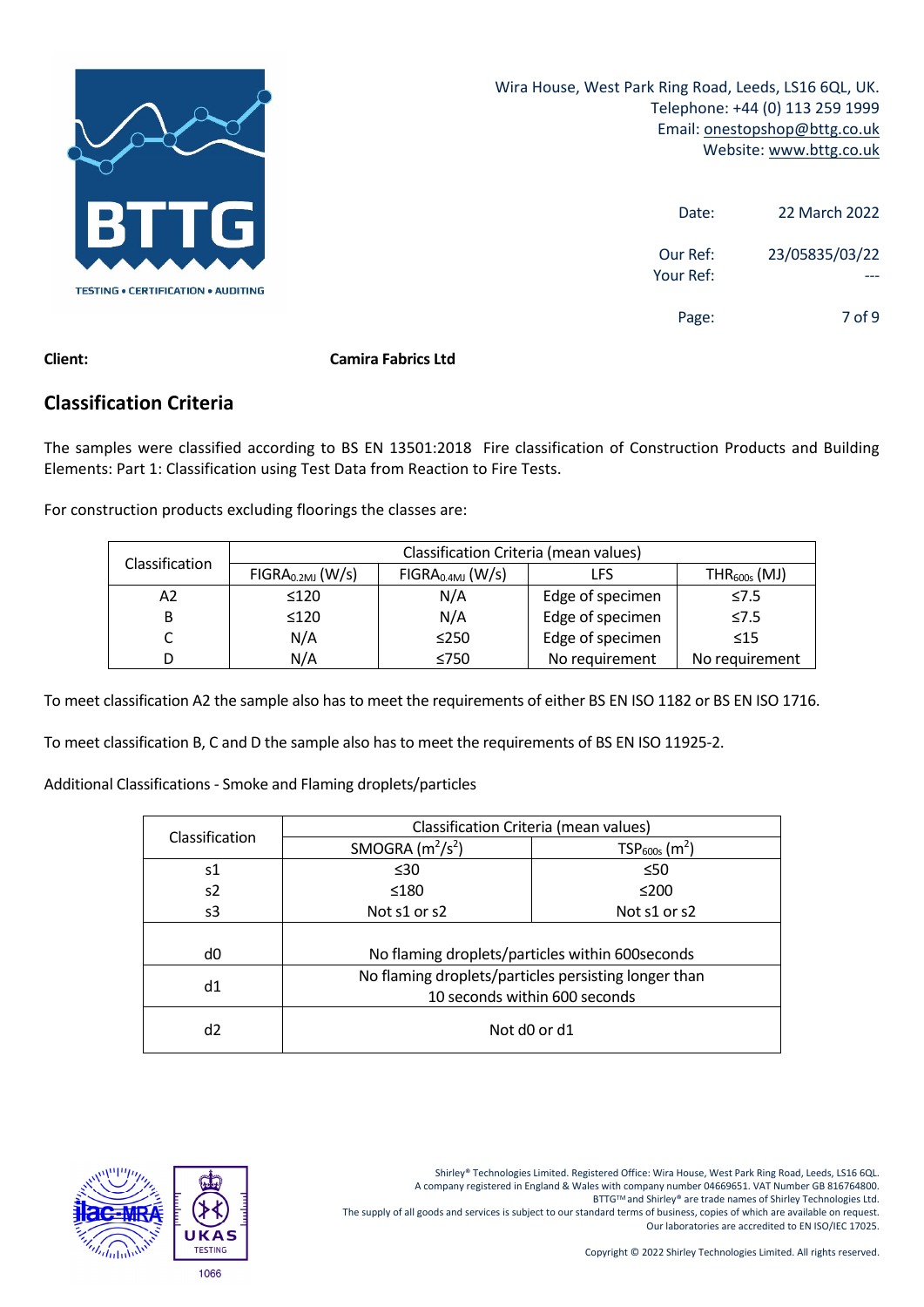

| 22 March 2022  | Date:                 |
|----------------|-----------------------|
| 23/05835/03/22 | Our Ref:<br>Your Ref: |
| 8 of 9         | Page:                 |

#### **Client: Camira Fabrics Ltd**

#### **Results**

| <b>Classification criteria</b>      | <b>Specimen</b> |      |           |      |              |
|-------------------------------------|-----------------|------|-----------|------|--------------|
|                                     |                 | 2    | 3         | Mean | <b>Class</b> |
| FIGRA <sub>0.2MJ</sub> (W/s)        | 8.2             | 0.0  | 4.9       | 4.4  |              |
| FIGRA <sub>0.4MJ</sub> (W/s)        | 8.2             | 0.0  | 4.9       | 4.4  |              |
| $THR600s$ (MJ)                      | 1.1             | 0.9  | 1.1       | 1.0  | В            |
| LFS to edge (yes or no)             | No.             | No.  | No.       | No   |              |
| SMOGRA $(m^2/s^2)$                  | 0.0             | 0.0  | 0.0       | 0.0  |              |
| $TSP600s$ (m <sup>2</sup> )         | 32.2            | 27.2 | 27.2      | 28.9 | s1           |
| FDP flaming $\leq 10$ s (yes or no) | No.             | No.  | <b>No</b> | No   | d0           |
| FDP flaming $>$ 10 s (yes or no)    | No.             | No   | No.       | No.  |              |

#### **Note**

The test results relate to the behaviour of the test specimen of a product under the particular conditions of the test; they are not intended to be the sole criteria for assessing the potential fire hazard of the product in use.

# **Comment**

The results meet the requirements of a Class B, s1, d0**,** as specified in BS EN 13501‐1:2018.

An estimation of uncertainty of measurement has been taken into account when making a judgment to any pass/fail criteria. Under our Policy we have used a non‐binary decision rule.

See our Decision rules Policy (http://www.bttg.co.uk/decision-rules-policy) for further information.

| Reported by: | A Shuto | A Shute, Senior Laboratory Technician |
|--------------|---------|---------------------------------------|
|              |         | <u></u> P Doherty, Manager            |

Enquiries concerning this report should be addressed to Customer Services.



Shirley® Technologies Limited. Registered Office: Wira House, West Park Ring Road, Leeds, LS16 6QL. A company registered in England & Wales with company number 04669651. VAT Number GB 816764800. BTTGTM and Shirley® are trade names of Shirley Technologies Ltd. The supply of all goods and services is subject to our standard terms of business, copies of which are available on request. Our laboratories are accredited to EN ISO/IEC 17025.